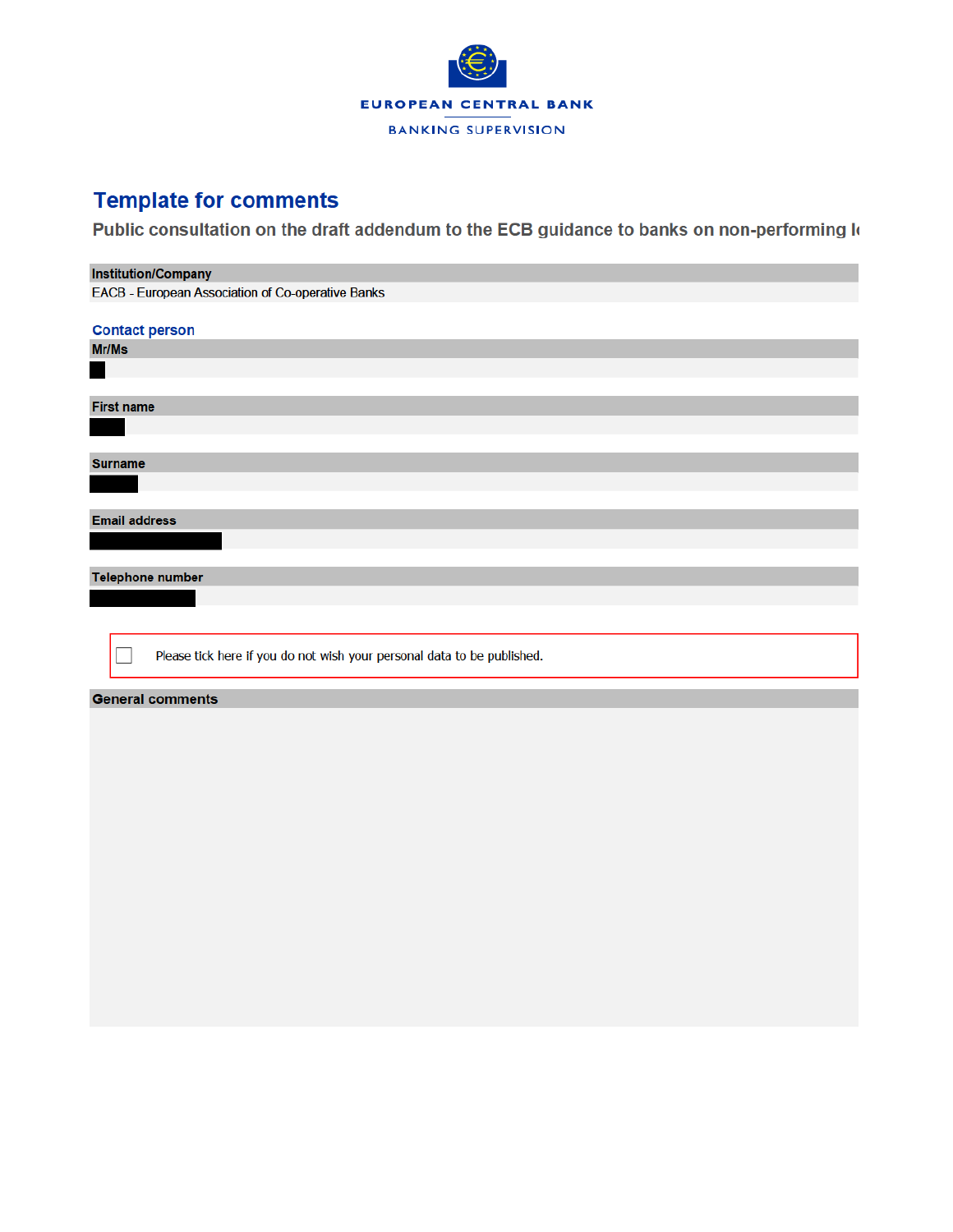## **Template for comments**

**Public consultation on the draft addendum to the ECB guidance to banks on non-performing loans**

## **Please enter all your feedback in this list.**

**Deadline**

**When entering feedback, please make sure that** 

- **each comment deals with a single issue only**
- **you indicate the relevant article/chapter/paragraph, where appropriate**

8 December 2017

 **- you indicate whether your comment is a proposed amendment, clarification or deletion.**

| ID. | <b>Chapter</b>         | Paragraph | Page | Type of<br><b>Icomment</b> | <b>Detailed comment</b>                                                                                                                                                                                                                                                                                                                                                                                                                                                                                                                                                                                                                                                                                                                                                                                                                                                                                                                                                                                                                                                                                                                                                                                                                                                                                                                                                                                                                                                                 | Concise statement as to why your comment should be taken on board                                                                                                                                                                                                                                                                                                                                                                                                                                                                                                                                                                                                                                                                                                                                                                                                                                                                                                                                                                                                                                                                                                                                                                                                                                                                                                                                                                                                                                                                                                                                                                                                                                                                                                                                                                                                                                                                                                                                                                                                                                                                                                                                                                                                                                                                                                                                                                          | Name of<br>commenter | Personal data |
|-----|------------------------|-----------|------|----------------------------|-----------------------------------------------------------------------------------------------------------------------------------------------------------------------------------------------------------------------------------------------------------------------------------------------------------------------------------------------------------------------------------------------------------------------------------------------------------------------------------------------------------------------------------------------------------------------------------------------------------------------------------------------------------------------------------------------------------------------------------------------------------------------------------------------------------------------------------------------------------------------------------------------------------------------------------------------------------------------------------------------------------------------------------------------------------------------------------------------------------------------------------------------------------------------------------------------------------------------------------------------------------------------------------------------------------------------------------------------------------------------------------------------------------------------------------------------------------------------------------------|--------------------------------------------------------------------------------------------------------------------------------------------------------------------------------------------------------------------------------------------------------------------------------------------------------------------------------------------------------------------------------------------------------------------------------------------------------------------------------------------------------------------------------------------------------------------------------------------------------------------------------------------------------------------------------------------------------------------------------------------------------------------------------------------------------------------------------------------------------------------------------------------------------------------------------------------------------------------------------------------------------------------------------------------------------------------------------------------------------------------------------------------------------------------------------------------------------------------------------------------------------------------------------------------------------------------------------------------------------------------------------------------------------------------------------------------------------------------------------------------------------------------------------------------------------------------------------------------------------------------------------------------------------------------------------------------------------------------------------------------------------------------------------------------------------------------------------------------------------------------------------------------------------------------------------------------------------------------------------------------------------------------------------------------------------------------------------------------------------------------------------------------------------------------------------------------------------------------------------------------------------------------------------------------------------------------------------------------------------------------------------------------------------------------------------------------|----------------------|---------------|
|     | 2 - General<br>Concept | 2.1, 2.2  |      | Amendment                  | Overall, we would like to point out that existing loans that<br>have or will in the future turn non-performing are<br>sufficiently covered by a number of existing instruments,<br>within the SREP dialogue and including the SSM<br>guidance on NPL management published in March,<br>2017.<br>Thus, we do not see a need to introduce an additional<br>statutory prudential backstop regime as competent<br>authorities in general and the ECB in particular already<br>have sufficient tools at their disposal to identify banks<br>with high levels of non-performing loans and recommend<br>institution specific measures and sound risk coverage.<br>Many provisions under current CRD IV (e g. Art. 97(3),<br>Art. 104(1)(d), Article 104(1)(a) of CRD IV) address the<br>adequacy of processes, arrangements, and strategies in<br>the institutions and the possible supervisory measures.<br>Also, Art. 16(2)(d) of the SSM Regulation gives the ECB<br>the power to prescribe a "specific provisioning policy or<br>treatment of assets in terms of own funds requirements".<br>And according to Art. 4(1)(f) of the SSM Regulation the<br>ECB can impose further capital requirements if it finds a<br>bank's arrangements, strategies, processes and<br>mechanisms, together with its regulatory capital, to be<br>insufficient to ensure sound risk coverage.<br>The peculiarity of all these tools is that they are institution<br>specific, designed and meant to be so. | We strongly advise against a prudential backstop for NPLs as the one<br>envisaged as have serious doubts regarding a one-size-fits-all approach.<br>While legacy assets constitute an issue for certain banks and particularly<br>in some Member States, the new rules would have to be applied by all<br>institutions in all SSM Member States.<br>It should rather be left at supervisors to approach high NPL banks<br>individually to discuss the issue and decide what action to take. To this<br>end, there are already existing, proportionate means to achieve the<br>intended results.<br>High NPL ratios are not necessarily a problem per se if the bank has built<br>up sufficient (accounting) provisions or has enough collateral. Where<br>comparatively high NPL ratios exist in retail banking, banks negotiate<br>higher margins in this area to cover future defaults. It should be borne in<br>mind that a restrictive squeeze would have effects on credit policies and<br>may push out of the market customers that could then revert to grey<br>market or to the shadow banking sector, which does not seem a<br>preferable solution. In addition, the shadow banking sector (e.g. hedge<br>funds), could even be placed at a competitive advantage, due to the<br>bargaining power in purchasing NPLs/collateral from troubled banks. This<br>would also further weaken the capital situation at the troubled banks (for<br>example, fire sales). The ECB indicated, during the public hearing on 30th<br>November, that given the magnitude of NPLs in the Banking Union, the<br>one of NPLs it is in practice a "buyers market". However, additional<br>incentives to systematically sell at prices below the asset value would<br>further tilt the market balance and basically leave the workout business<br>out of the banking industry. This would also have consequential impacts<br>on the internal estimations of LGDs, reducing the interest for banks to<br>develop more punctual and reliable figures and rather rely on a<br>standardized solution.<br>Finally, high NPL ratios correlate with national economic conditions, weak<br>institutions' control frameworks, or mismanagement practices. New<br>regulations/backstops would not solve such underlying problems nor<br>would they address issues on timely accessibility of collateral, which<br>requires reforms of national legal systems. |                      | Publish       |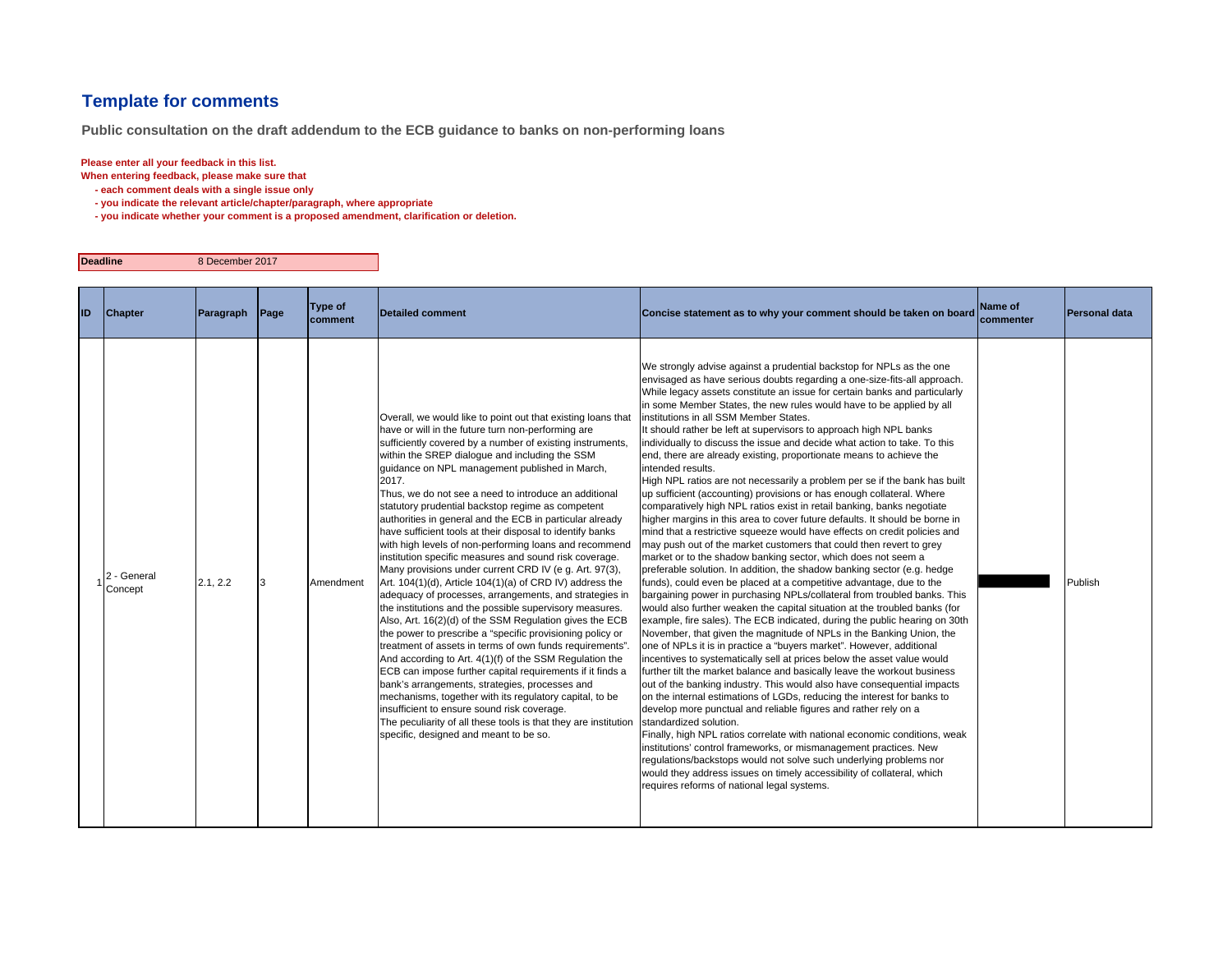| 2 - General<br>Concept | 2.3 | 6 | Amendment     | While the ECB indicates that the addendum does not<br>intend to substitute or supersede any accounting<br>requirements, the expected practices seem in conflict<br>with FRS, where "impaired" (stage 3) exposures have to<br>be valued on the basis of their expected discounted cash<br>flows. There is a clear trend towards extremely<br>conservative (i e. worst case) provisioning, rather than an<br>individual transaction based one:<br>Banks are in fact encouraged "to close potential gaps<br>relative to the prudential minimum expectations by<br>booking the maximum level of provisions possible under<br>the applicable accounting standard. If the applicable<br>accounting treatment does not fulfil the prudential<br>provisioning backstop, banks should adjust their<br>Common Equity Tier 1 capital on their own initiative,<br>applying Article 3 of the CRR on the application of stricter<br>requirements."<br>It is unclear whether the accounting treatment is not<br>considered prudent if it is not sufficient to satisfy the<br>prudential provisioning backstop although all of the IFRS<br>requirements are met in full. We believe that the<br>accounting provisioning under IFRS 9 offers sufficient<br>coverage. This addition to accounting practice (in<br>particular the "linear path" under discussion for building<br>up the backstop) potentially conflicts with the<br>fundamental objectives of IFRSs, e.g. as regards the true<br>and fair view and neutrality. Moreover, the discussion<br>with the auditor about the appropriate level of<br>provisioning shall also be sufficient to fulfil supervisory<br>expectation. | A one-size-fits-all coverage without any link to the exposure and the<br>collateral would increase the pressure to realise the collateral. This would<br>remove the incentive for the institutions to work their way through the<br>economic cycle so as to limit any losses from realisation. An additional<br>prudential provisioning backstop would result in the need for additional<br>explanation also on the capital markets, which would not necessarily be<br>understood in all its implications. Indeed, it is unclear how users of<br>financial statements, or market participants would benefit from a<br>systematic upward adjustment of provisions regardless of the real<br>economic value of the asset. In light of this, we strongly advise against the<br>introduction of a prudential provisioning backstop. Moreover, the<br>prudential provisioning backstop seems to limit the accounting<br>measurement in practice. | Publish |
|------------------------|-----|---|---------------|------------------------------------------------------------------------------------------------------------------------------------------------------------------------------------------------------------------------------------------------------------------------------------------------------------------------------------------------------------------------------------------------------------------------------------------------------------------------------------------------------------------------------------------------------------------------------------------------------------------------------------------------------------------------------------------------------------------------------------------------------------------------------------------------------------------------------------------------------------------------------------------------------------------------------------------------------------------------------------------------------------------------------------------------------------------------------------------------------------------------------------------------------------------------------------------------------------------------------------------------------------------------------------------------------------------------------------------------------------------------------------------------------------------------------------------------------------------------------------------------------------------------------------------------------------------------------------------------------------------------------------------------------------------------|---------------------------------------------------------------------------------------------------------------------------------------------------------------------------------------------------------------------------------------------------------------------------------------------------------------------------------------------------------------------------------------------------------------------------------------------------------------------------------------------------------------------------------------------------------------------------------------------------------------------------------------------------------------------------------------------------------------------------------------------------------------------------------------------------------------------------------------------------------------------------------------------------------------------------------------------|---------|
| 2 - General<br>Concept | 2.3 | 6 | Clarification | We understand that the capital deduction in accordance<br>with Art. 3 CRR should be interpreted as an "other own<br>funds reduction" within the meaning of Art. 159 CRR, and<br>that it should therefore be taken into consideration in the<br>comparison of provisioning. We would welcome a<br>clarification in this respect.                                                                                                                                                                                                                                                                                                                                                                                                                                                                                                                                                                                                                                                                                                                                                                                                                                                                                                                                                                                                                                                                                                                                                                                                                                                                                                                                        |                                                                                                                                                                                                                                                                                                                                                                                                                                                                                                                                                                                                                                                                                                                                                                                                                                                                                                                                             | Publish |
| 2 - General<br>Concept | 2.3 | 5 | Clarification | We would also welcome clarifications regarding the<br>following elements:<br>We would see that the "newly booked provisions"<br>referred to under Figure 1 page 5 may be recognised<br>immediately without them having to meet the criteria set<br>out in Art. 26(2) CRR.<br>Also, we understand that "all accounting provisions"<br>mean all recognised risk provisions and valuation<br>allowances, for example the Stage 1 and 2 loss<br>allowances to be recognised in accordance with IFRSs in<br>addition to specific provisions or valuation allowances<br>and general/global provisions or valuation allowances.                                                                                                                                                                                                                                                                                                                                                                                                                                                                                                                                                                                                                                                                                                                                                                                                                                                                                                                                                                                                                                               |                                                                                                                                                                                                                                                                                                                                                                                                                                                                                                                                                                                                                                                                                                                                                                                                                                                                                                                                             | Publish |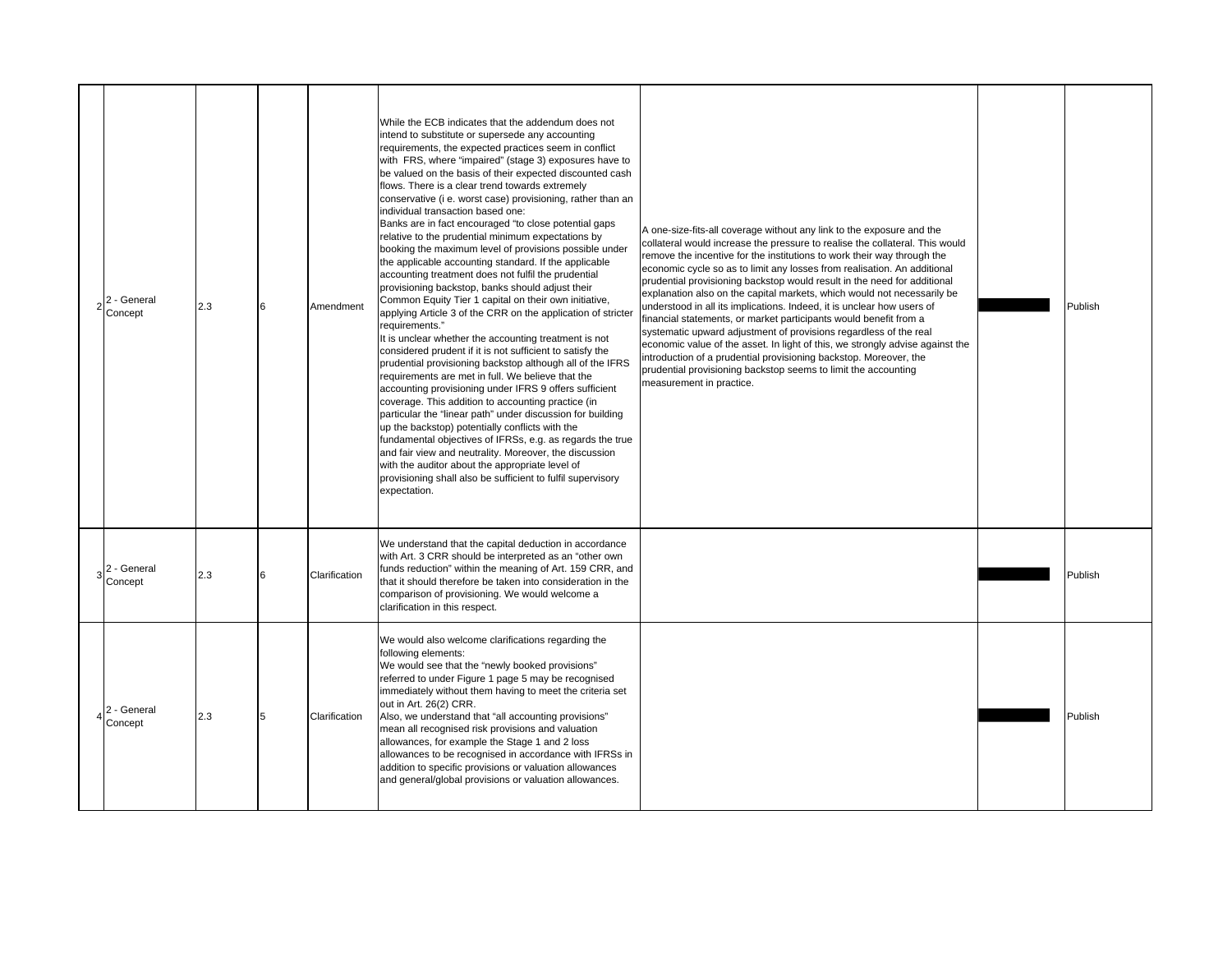| 2 - General<br>Concept | 2.3 | Amendment     | The higher own funds requirements for the credit risk of<br>the relevant NPL exposures should be taken into account<br>among the components for satisfying the expectations of<br>the prudential provisioning backstop.<br>In this context, the questions is whether the risk of a<br>higher and additional loss from NPLs is not already<br>adequately taken into account in the Pillar 1 framework<br>through the calculation of higher own funds requirements<br>for NPL exposures (e.g. a 150% RW for the SA under<br>Art. 127 CRR).                                                                                                                                                                     | If the specific and higher own funds requirement for NPL exposures is not<br>recognised, capital will eventually be double-counted as the capital<br>deduction (in accordance with Article 3 of the CRR) would be calculated<br>inclusive of own funds requirements already allocated to the same end. | Publish |
|------------------------|-----|---------------|--------------------------------------------------------------------------------------------------------------------------------------------------------------------------------------------------------------------------------------------------------------------------------------------------------------------------------------------------------------------------------------------------------------------------------------------------------------------------------------------------------------------------------------------------------------------------------------------------------------------------------------------------------------------------------------------------------------|--------------------------------------------------------------------------------------------------------------------------------------------------------------------------------------------------------------------------------------------------------------------------------------------------------|---------|
| 63 - Definitions       | 3.2 | Amendment     | The draft addendum creates misunderstandings of<br>established concepts (e.g. LGD, expected loss, excess<br>amount/shortfall calculation in accordance with Art.<br>158-159 CRR). Restricting collateral for NPLs'<br>provisioning to the one defined by the CRR does not take<br>into account that there might be economically<br>recoverable collateral for which an LGD history or<br>appraised mortgage lending values can be<br>demonstrated. The recognition of collateral should<br>therefore not be restricted to the collateral recognised by<br>the CRR, but - in line with the use test principle - should<br>follow the economically recoverable collateral actually<br>used in risk management. | Restricting the recognition of collateral results in an inappropriate<br>calculation of the backstop provisioning requirement, resulting into<br>provisioning excesses that do not recognize the substance of transactions<br>and the collateral at hand.                                              | Publish |
| 73 - Definitions       | 3.2 | Clarification | The draft addendum indicates that deviations are in<br>theory possible on a comply-or-explain basis. To<br>enhance clarity and certainty for institutions, examples of<br>stable value collateral or exemptions would be welcome<br>(including treatment of state guaranteed or investment<br>grade quarantor), without implying that such examples<br>would constitute an exhaustive list.                                                                                                                                                                                                                                                                                                                  | Example based clarifications would help in ensuring consistent<br>administrative and audit practices.                                                                                                                                                                                                  | Publish |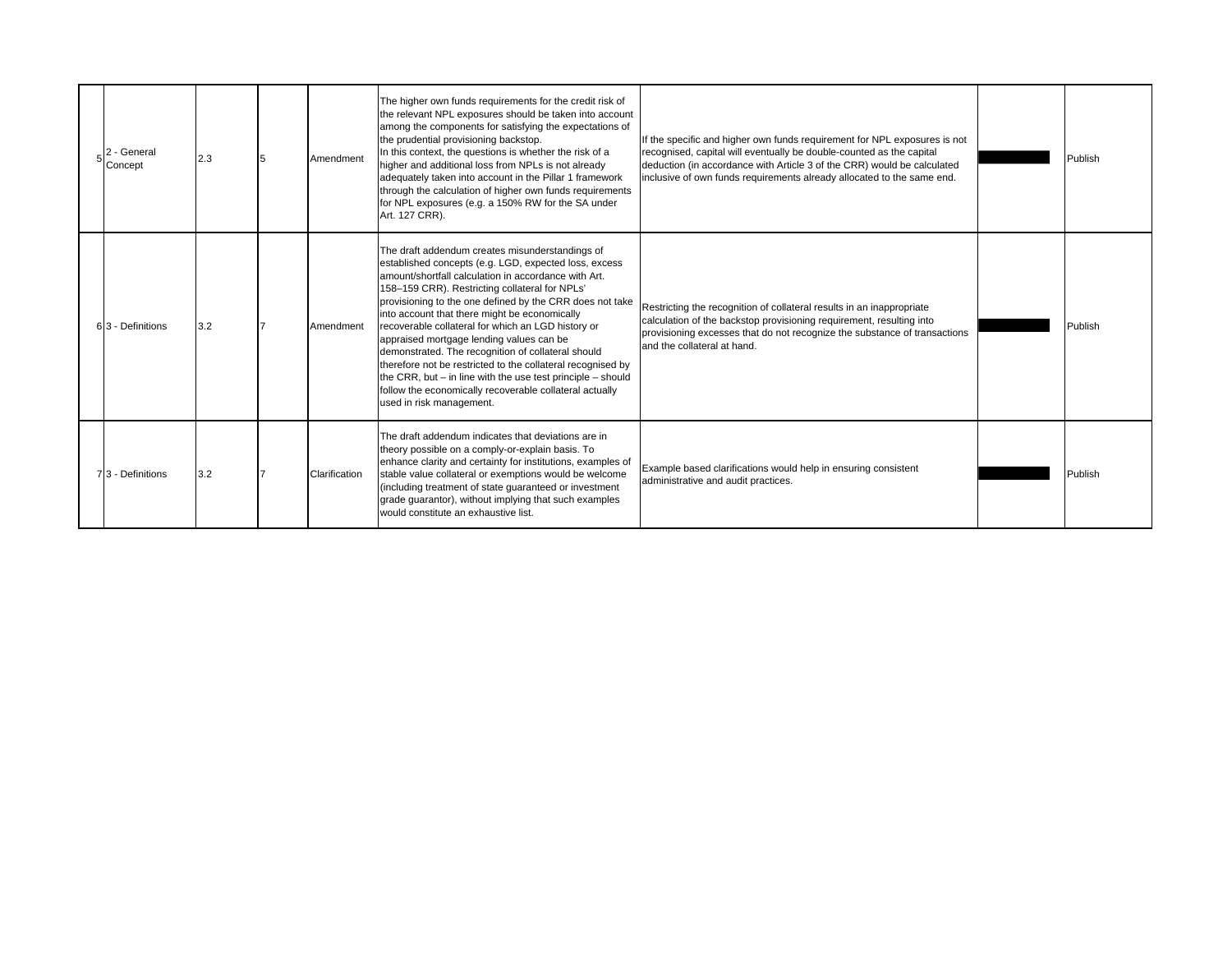| 83 - Definitions<br>3.2 |  | Amendment | As indicated, the criteria for the recognition of collateral<br>to ascertain the need for the prudential provisioning for<br>NPLs are too rigid. Physical collateral that is not<br>immovable property collateral should also be allowed if<br>the collateral valuations are conservative and regularly<br>validated.<br>It should be clarified that - at least in the EEA countries -<br>the conditions for criteria for liquid markets and well-<br>established, publicly available market prices are deemed<br>to be satisfied for various types of physical collateral<br>such as motor vehicles, ships or vehicles. This would be<br>important as the EBA has decided not to disclose a list of<br>types of physical collateral in accordance with Article<br>199(8) of the CRR for which institutions can assume that<br>the conditions referred to in Article 199(6) points (a) and<br>(b) of the CRR are met. Corresponding clarification is<br>urgently required in order to give the institutions - and in<br>particular SA institutions - the necessary legal certainty<br>for calculating the prudential backstop provisions. This<br>applies in particular in the event that the ECB sticks to its<br>view that - regardless of the CRR credit risk approach<br>applied – only physical collateral that satisfies the IRB<br>requirements in the CRR for eligibility of credit risk<br>mitigation may be used for the purpose of calculating the<br>prudential provisioning backstop. | The collateral eligibility requirements places at a disadvantage credit<br>institutions that have only implemented the credit risk SA and hence do<br>not satisfy the IRB criteria for credit risk mitigation under the CRR. This<br>also holds true for credit institutions for which collateral other than real<br>estate and financial collateral plays a major role. |  | Publish |
|-------------------------|--|-----------|----------------------------------------------------------------------------------------------------------------------------------------------------------------------------------------------------------------------------------------------------------------------------------------------------------------------------------------------------------------------------------------------------------------------------------------------------------------------------------------------------------------------------------------------------------------------------------------------------------------------------------------------------------------------------------------------------------------------------------------------------------------------------------------------------------------------------------------------------------------------------------------------------------------------------------------------------------------------------------------------------------------------------------------------------------------------------------------------------------------------------------------------------------------------------------------------------------------------------------------------------------------------------------------------------------------------------------------------------------------------------------------------------------------------------------------------------------------------------------------------------|--------------------------------------------------------------------------------------------------------------------------------------------------------------------------------------------------------------------------------------------------------------------------------------------------------------------------------------------------------------------------|--|---------|
|-------------------------|--|-----------|----------------------------------------------------------------------------------------------------------------------------------------------------------------------------------------------------------------------------------------------------------------------------------------------------------------------------------------------------------------------------------------------------------------------------------------------------------------------------------------------------------------------------------------------------------------------------------------------------------------------------------------------------------------------------------------------------------------------------------------------------------------------------------------------------------------------------------------------------------------------------------------------------------------------------------------------------------------------------------------------------------------------------------------------------------------------------------------------------------------------------------------------------------------------------------------------------------------------------------------------------------------------------------------------------------------------------------------------------------------------------------------------------------------------------------------------------------------------------------------------------|--------------------------------------------------------------------------------------------------------------------------------------------------------------------------------------------------------------------------------------------------------------------------------------------------------------------------------------------------------------------------|--|---------|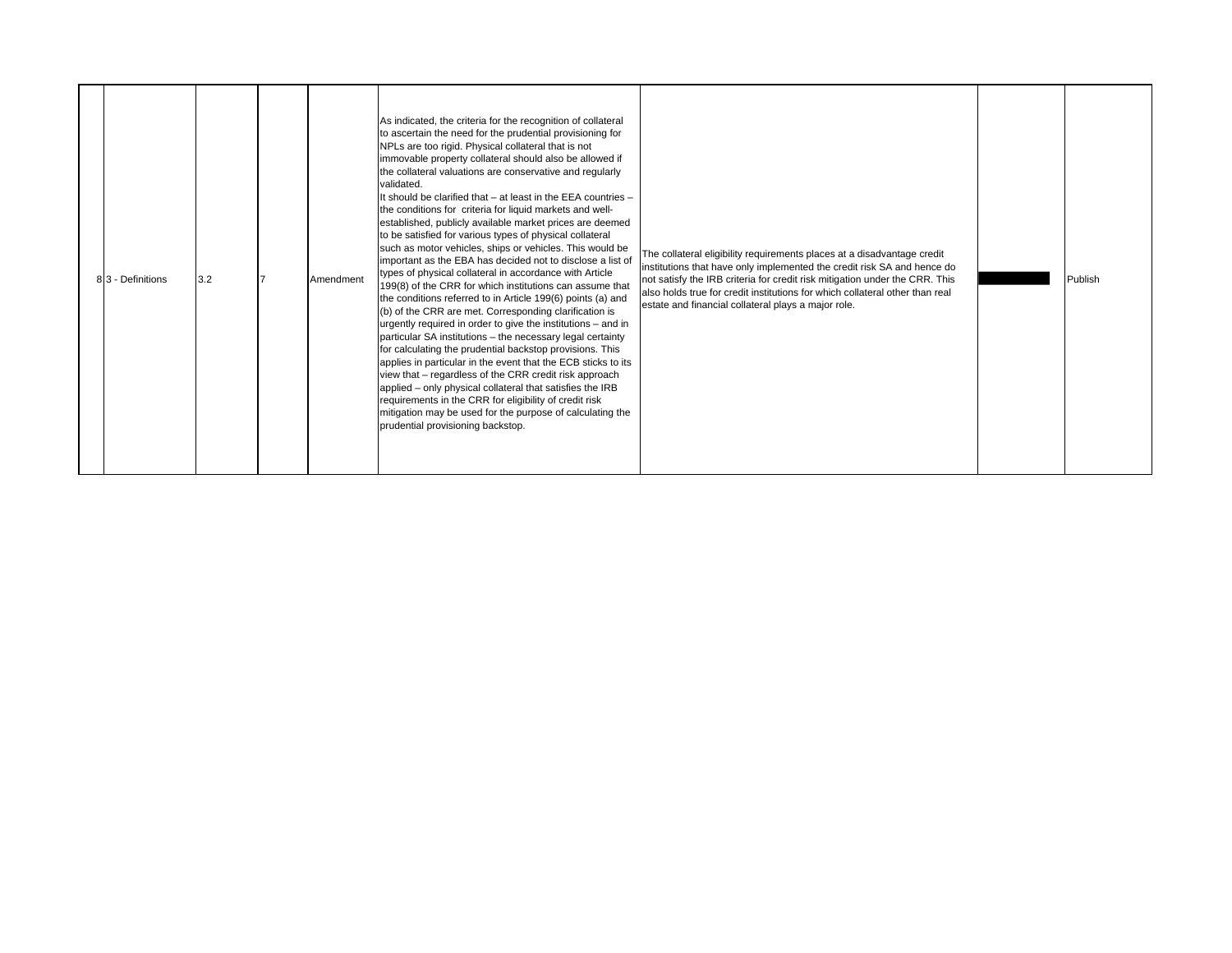| 4 - Prudential<br>9 provisioning<br>backstop  | 4.1, 4.2 | 12 | Amendment | In general, a standardised timeline (i.e. 2/7 years) to fill<br>the prudential provisioning is not suitable to cover the<br>huge amount of different tenors.<br>Especially in situations where the tenor amounts to more<br>than 10 years, these fixed rules are not appropriate.<br>Additionally, experience shows that within the first 2<br>years of an ongoing restructuring of an exposure (retail<br>and commercial as well) an expected amount to be<br>repaid can be estimated. Thus, the proposed provision<br>does not take into account the agreed repayment<br>schedule, which can differ dramatically. It must also be<br>taken into account that during a restructuring process<br>normally no efforts are made to realise security,<br>Therefore it cannot be assumed that the realisation of<br>security was unsuccessfully attempted from the<br>beginning.<br>Therefore, we believe that after the period of two years of<br>vintage it should be assessed whether the customer is<br>still unlikely to pay or has already become likely to pay. In<br>the event that the customer is unlikely to pay the<br>unsecured part of the exposure could be subject to<br>prudential provisioning. Any provision forcing institutions<br>to an automated prudential provisioning is considered as<br>excessive and therefore should be avoided. | The application of the vintage is too undifferentiated.<br>For example, progress in NPL work-outs should be taken into<br>consideration, and rewarded in the calculation of the vintages through<br>resets or prolongation. Examples of meaningful progress could be certain<br>milestones in the recovery and resolution of NPLs, such as (partial)<br>realisation of collateral, cash recoveries or restructurings.<br>The requirements being designed also impact banks with low levels of<br>NPLs. Input filters/criteria which could be useful to understand the<br>institution situation also for the bank itself, to alleviate process related<br>efforts, bearing in mind that each action must be taken on a case by case<br>basis and there should be no automatic triggers. An example of such a<br>criterion could be a repeated breach of a specified average NPL ratio.<br>Only the wait-and-see approach should be penalised. A strict NPL process<br>also takes some time and should not lead to penalizing actions in the<br>shape of supervisory measures according to a standardized timeline. | Publish |
|-----------------------------------------------|----------|----|-----------|------------------------------------------------------------------------------------------------------------------------------------------------------------------------------------------------------------------------------------------------------------------------------------------------------------------------------------------------------------------------------------------------------------------------------------------------------------------------------------------------------------------------------------------------------------------------------------------------------------------------------------------------------------------------------------------------------------------------------------------------------------------------------------------------------------------------------------------------------------------------------------------------------------------------------------------------------------------------------------------------------------------------------------------------------------------------------------------------------------------------------------------------------------------------------------------------------------------------------------------------------------------------------------------------------------------------------------------------------------|-------------------------------------------------------------------------------------------------------------------------------------------------------------------------------------------------------------------------------------------------------------------------------------------------------------------------------------------------------------------------------------------------------------------------------------------------------------------------------------------------------------------------------------------------------------------------------------------------------------------------------------------------------------------------------------------------------------------------------------------------------------------------------------------------------------------------------------------------------------------------------------------------------------------------------------------------------------------------------------------------------------------------------------------------------------------------------------------------------------------|---------|
| 4 - Prudential<br>10 provisioning<br>backstop | 4.1      | 11 | Amendment | For unsecured exposures, the capital deduction full effect<br>on year 2 from default encourages a faster reduction of<br>the NPL exposure. In general, however, this is not a<br>sufficient timeframe to restructure an NPL, especially a<br>corporate loan, and it rather creates incentives to<br>outsource problem loans, e.g. to unregulated funds.<br>We would suggest reviewing the arbitrary two-year<br>period for unsecured positions. A distinction by client<br>clusters could instead be envisaged.                                                                                                                                                                                                                                                                                                                                                                                                                                                                                                                                                                                                                                                                                                                                                                                                                                            | An undifferentiated two-year vintage for all unsecured NPL exposures is<br>too restrictive.                                                                                                                                                                                                                                                                                                                                                                                                                                                                                                                                                                                                                                                                                                                                                                                                                                                                                                                                                                                                                       | Publish |